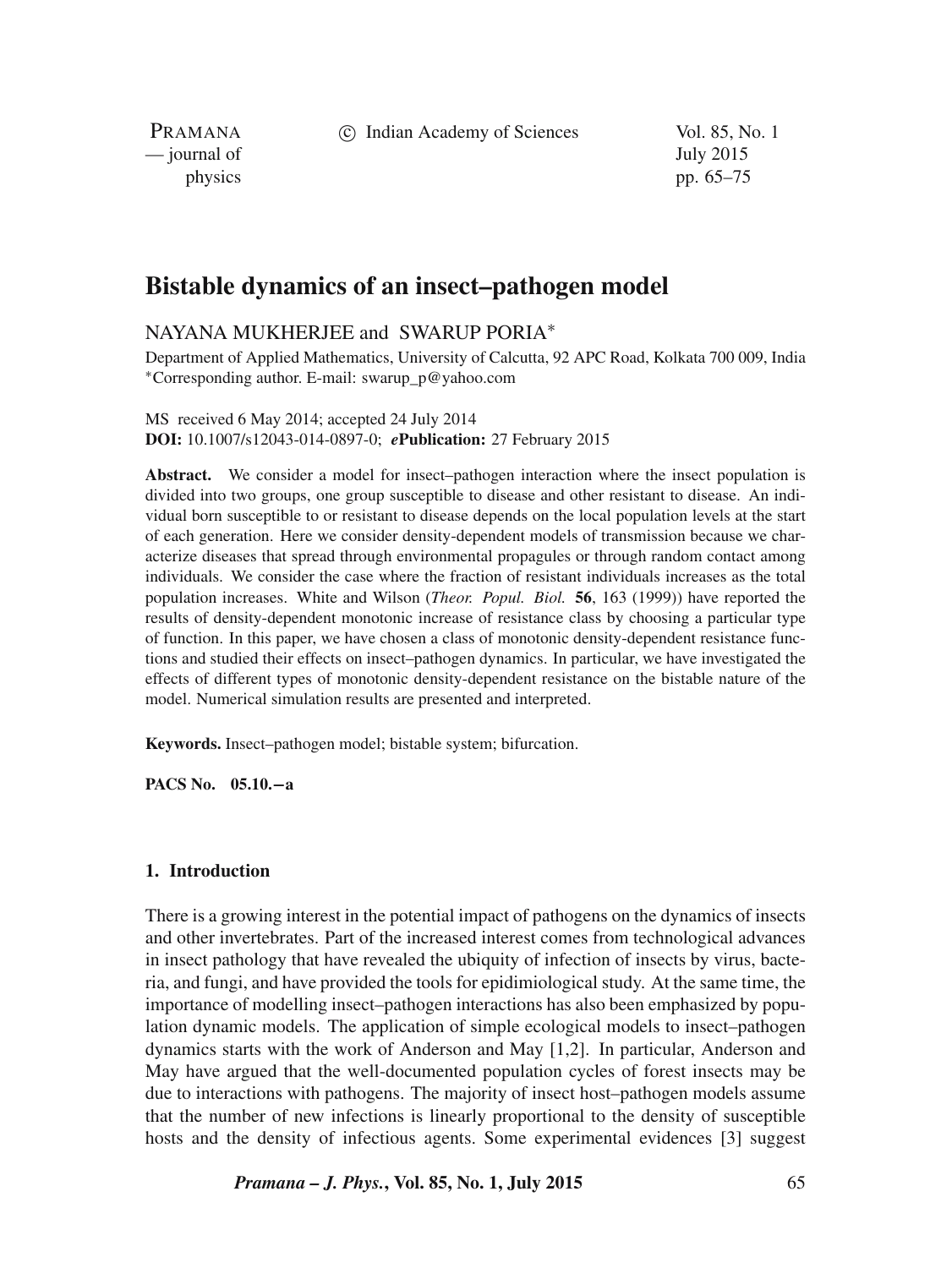that the infection process is nonlinear. According to Wilson and Reeson [4], for many insect pest species we can expect phenotypic plasticity to result in a decline in susceptibility to disease with increasing population density, due to an increased investment in pathogen-resistance mechanisms at high densities. However, some natural phenomena cannot be considered as continuous because they occur at certain moments of time only: for instance, the case for animals that reproduce seasonally or animals that are vulnerable to attacks during a certain period of their lifecycle only. These characteristics gave rise to discrete time models (difference equations) that were particularly developed by the consumer-resource modelling community with respect to host–parasitoid interactions [5]. One key factor appears to be whether transmission of the pathogen is a function of the absolute density of infected hosts (density-dependent), or whether it is a function of the proportion of the total population that is infected with the pathogen (frequencydependent). Density-dependent models of transmission are generally used to characterize diseases which spread through environmental propagules or through random contact among individuals. The processes controlling disease resistance can strongly influence the population dynamics of insect outbreaks. Evidence that disease resistance is densitydependent is accumulating [6,7] but the exact form of this relationship is highly variable from species to species. It has been hypothesized that insects experiencing high population densities might allocate more energy to disease resistance than those at lower densities, because they are more likely to encounter density-dependent pathogens. In contrast, the increased stress of high-density conditions might leave insects more vulnerable to disease. Both scenarios have been reported for various outbreak of lepidoptera in [8].

Existence of some costs associated with maintaining and operating resistance mechanisms has been demonstrated in plants and bees [9,10]. Such costs have been demonstrated in a number of interactions between insects and their pathogens and parasites [11–13]. This fact motivated us to investigate the effects of cost of disease resistance on the stability properies of the insect–pathogen system.

White and Wilson [14] have reported the results of insect–pathogen interactions for a particular type of monotonic density-dependent resistance. In this paper, we have chosen a class of monotonic density-dependent resistance functions and studied their effects on insect–pathogen dynamics. We have discussed in detail the effects of constant (densityindependent) resistance in insect–pathogen interactions. A bistable dynamical system is one that possesses two asymptotic stable states for a fixed set of parameters depending on initial conditions. In particular, we have investigated the effects of different types of monotonic density-dependent resistance on the bistable nature of the model. In the next section, model formulation is done with suitable assumptions. In §3 determination of steady-state population levels and their stability criteria are determined. In §4 numerical simulation results are presented and compared with the results of White and Wilson [14]. Finally, conclusion is drawn in §5.

## **2. Model**

We formulate a model using the following assumptions:

(a) We use a discrete-time population model because many insects have nonoverlapping generations.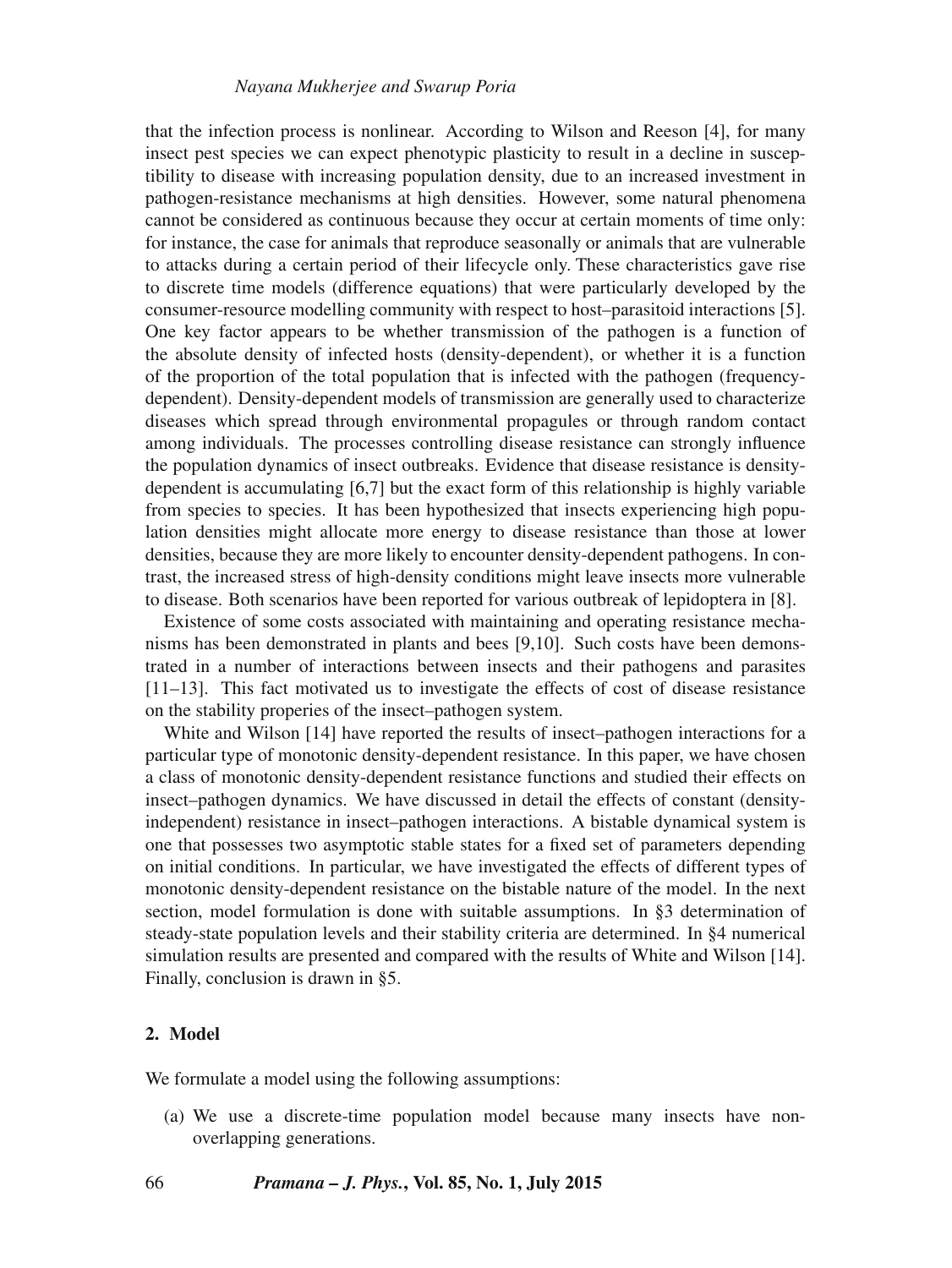#### *Bistable dynamics of an insect–pathogen model*

- (b) Assuming that no major density-dependent effects remain after larval insect stage of insect development we consider only the larval insect stage in our model. The state variables relating to larval population are defined as
	- $S_i$  = density of susceptible larvae at the start of the *i*th generation.
	- $R_i$  = density of resistant larvae at the start of the *i*th generation.
- (c) We assume that individuals are born into susceptible or resistant classes and remain within that class throughout their development. Particularly,the fraction of the individuals giving birth to susceptibles,  $f(N)$ , decreases with the total density of larvae which have survived the previous generation to reproduce. This is the same as in White and Wilson [14]. Only difference is that White and Wilson [14] have chosen  $f(N) = \alpha/(1 + \gamma N)$  but there is no biological reason for choosing this particular type of monotonic decreasing function. To investigate the effects of different types of monotonic decreasing density-dependent susceptible class we first choose function  $f(N)$  as  $f(N) = \alpha/(1 + \gamma N^{\beta})$ , where  $\gamma =$  constant  $> 0, 0 < \alpha =$  constant  $< 1, 0 \leq \beta < \infty$  and N is the number of surviving individuals at the end of a generation. Notice that this  $f(N)$  is the same as that in White and Wilson [14] for  $\beta = 1$ . We have also considered the case where  $f(N) = \alpha/e^{\gamma N}$  where  $\alpha$ ,  $\gamma$  and N have the same meaning. This  $f(N)$  is similar to the  $f(N)$  of White and Wilson  $[14]$  for very small N limit.
- (d) We assume that resistance has a phenotypically plastic response to host density (same assumption as in White and Wilson [14]).
- (e) We assume all diseased individuals die in a single generation.
- (f) After the death of infected individuals some free-living disease pathogen propagules are produced which have some constant survival probability during any generation. Here we include the state variable  $P_i$  = density of free-living pathogen particles at the start of the *i*th generation.
- (g) The fraction of the susceptible larvae surviving to the end of their generation is a decreasing function of the density of free-living pathogen particles.  $\sigma_s(P_i)$  is the density-dependent survival of susceptibles, given as

$$
\sigma_{\rm S}(P_i) = \tau \left( 1 + \frac{a P_i}{k} \right)^{-k} \tag{1}
$$

(same as in White and Wilson [14]) where  $\tau$ ,  $a$ ,  $k =$  constants  $> 0$ .

We use a negative binomial distribution of pathogen attacks with the parameter k, an inverse measure of the degree of aggregation of such attacks [15].

(h) Costs of resistance are fundamentally important in epidemiology and in the ecology and evolution of host–pathogen interactions. We assume that the cost associated with resistance to disease has the effect of reducing larval survival for the resistant class in the absence of disease. The differential survival arising from costs associated wih host resistance to disease is included in the model by assuming that  $\sigma_S(0) = \tau > \sigma_R$  where  $\sigma_R$  is the density-independent survival of resistants. Survival of susceptibles may fall below that of some non-trivial population density (i.e.  $\sigma_S(P_i > 0) < \sigma_R$ ) due to the disease.

*Pramana – J. Phys.***, Vol. 85, No. 1, July 2015** 67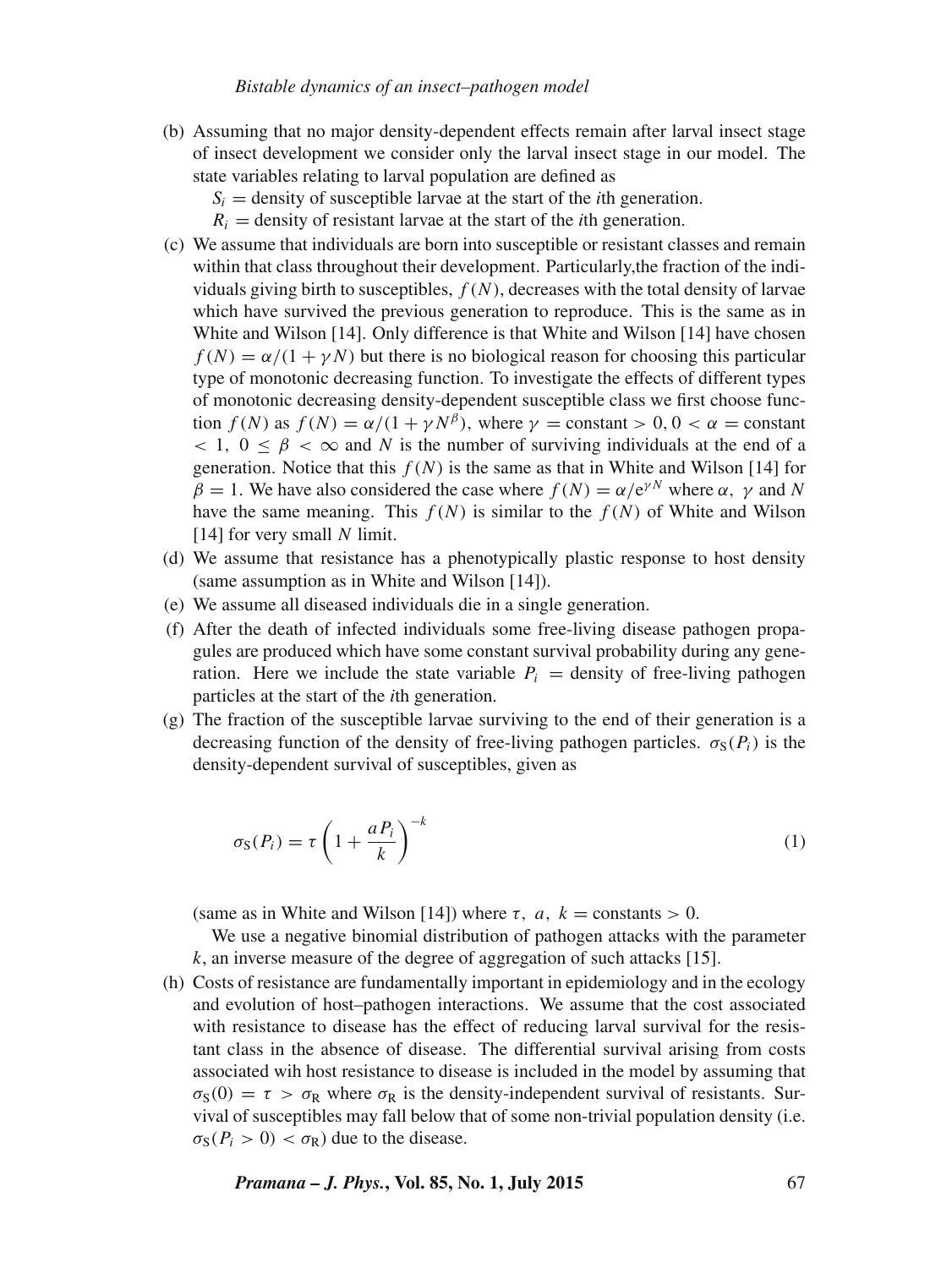Under the above assumptions we obtain the following model:

$$
S_{i+1} = \Lambda_S(f(N_i)N_i)
$$
  
\n
$$
R_{i+1} = \Lambda_R(1 - f(N_i))N_i
$$
  
\n
$$
P_{i+1} = \sigma_P P_i + \lambda(\sigma_S(0) - \sigma_S(P_i))S_i
$$
\n(2)

where

$$
N_i = (\sigma_S(P_i)S_i + \sigma_R R_i)
$$

is the total number of individuals which survive to the end of the *i*th generation and  $\Lambda_{\rm S}$ is the number of susceptibles born per surviving individual,  $\Lambda_R$  is the number of resistants born per suviving individual,  $\lambda$  is the number of pathogen propagules produced per infected death,  $\sigma_{\rm P}$  is the density-independent survival of pathogen propagules.

#### **3. Equilibrium points and their stability**

In this section we find the equilibrium points of the model and discuss their stability. We consider the complete model (2) and find its steady states and determine the conditions for the stability of its steady states.

Steady states of the complete model are solutions of the following system:

$$
S_i = \Lambda_S f(N_i) N_i,
$$
  
\n
$$
R_i = \Lambda_R (1 - f(N_i)) N_i,
$$
  
\n
$$
P_i = \sigma_P P_i + \lambda (\sigma_S (0) - \sigma_S (P_i)) S_i.
$$
\n(3)

The complete system has non-trivial steady-states obtained from the implicit equation

$$
f\left[\frac{\omega_2(P)}{\omega_1(P)}\right] - \omega_1(P) = 0,\tag{4}
$$

where

$$
\omega_1(P) = \frac{1 - \sigma_R \Lambda_R}{\sigma_S(P) \Lambda_S - \sigma_R \Lambda_R}
$$

and

$$
\omega_2(P) = \frac{P(1-\sigma_P)}{\lambda \Lambda_S(\sigma_S(0)-\sigma_S(P))}.
$$

As  $0 < f(N) < 1$ , the non-trivial steady state exists only if  $0 < \omega_1(P) < 1$ . This requires that either  $\sigma_S(P)\Lambda_S > 1$  and  $\sigma_R\Lambda_R \leq 1$  or  $\sigma_S(P)\Lambda_S \leq 1$  and  $\sigma_R\Lambda_R > 1$ .

The steady-state values of the susceptibles, resistants and total host levels are then given by the following relations:

$$
S = \Lambda_S \omega_2(P),
$$
  
\n
$$
R = \Lambda_R [1 - \omega_1(P)] \frac{\omega_2(P)}{\omega_1(P)},
$$
  
\n
$$
N = \frac{\omega_2(P)}{\omega_1(P)},
$$
\n(5)

all of which can be determined once  $P$  is known.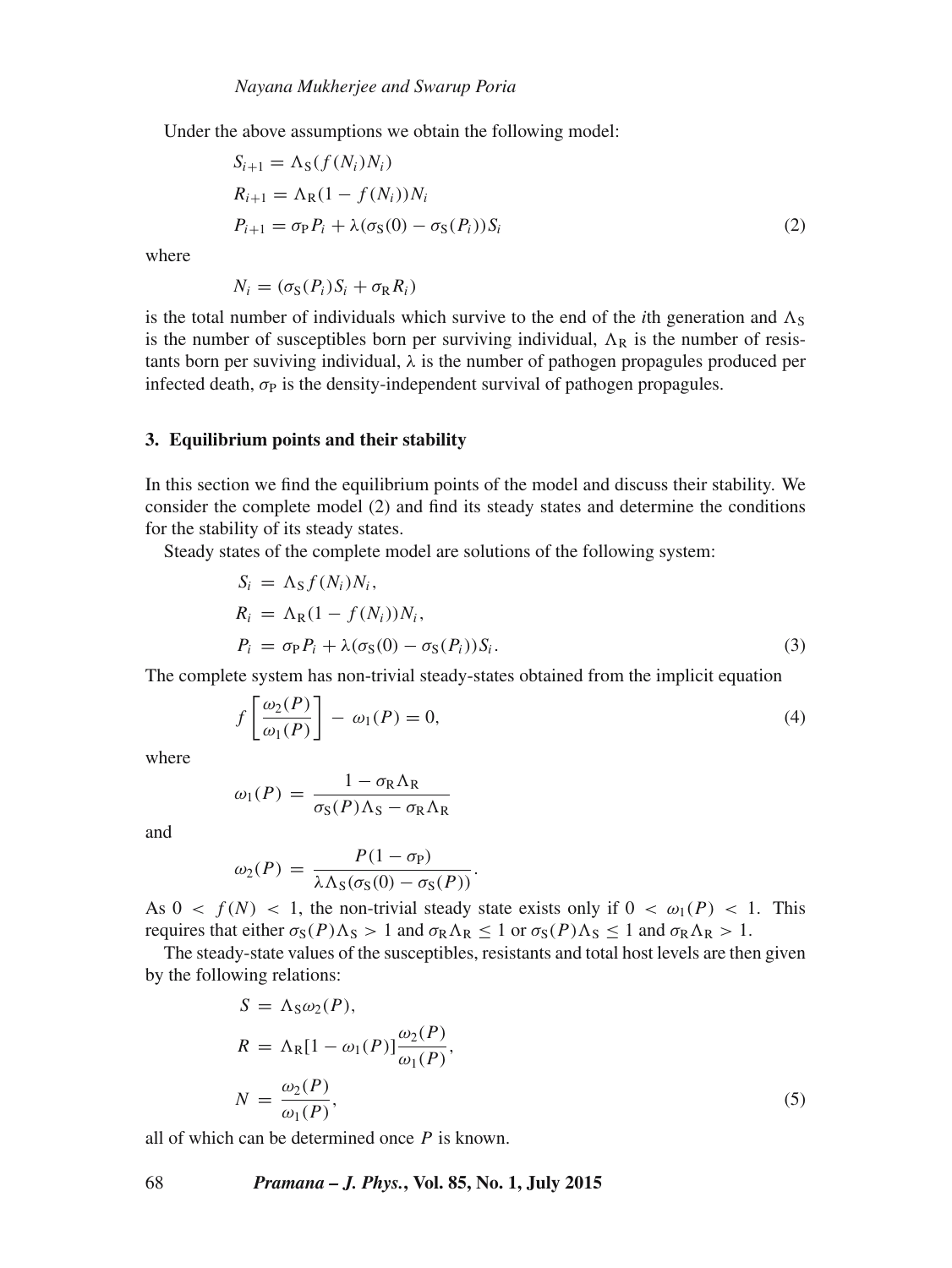*Case* 1: Density-independent resistance, i.e.,  $f(N) = \alpha < 1$ 

If  $f(N) = \text{constant} = \alpha$ , then using (4) we obtain

$$
\sigma_{\rm S}(P) = \frac{1 - (1 - \alpha)\sigma_{\rm R}\Lambda_{\rm R}}{\alpha\Lambda_{\rm S}}.\tag{6}
$$

As  $0 < \sigma_S(P) < 1$ , we require that  $0 < 1 - (1 - \alpha)\sigma_R\Lambda_R < \alpha\Lambda_S$  for the existence of non-trivial steady state.

*Case* 2: Density-dependent resistance, i.e.,  $f(N) = \alpha/(1 + \gamma N^{\beta})$ 

Steady-state value of  $P$  are given by the solutions of the following equation:

$$
\frac{\alpha \omega_1^{\beta}(P)}{\omega_1^{\beta}(P) + \gamma \omega_2^{\beta}(P)} = \omega_1(P) \tag{7}
$$

and then the steady-state values of  $S$  and  $R$  are given by (5).

*Case* 3: Density-dependent resistance, i.e.,  $f(N) = \alpha/e^{\gamma N}$ 

Steady-state value of  $P$  are given by the solutions of the following equation:

$$
\frac{\alpha}{e^{\omega_2(P)/\omega_1(P)}} = \omega_1(P) \tag{8}
$$

and then the steady-state values of  $S$  and  $R$  are given by  $(5)$ .

The Jacobian at the non-trivial steady state is

$$
J = \begin{pmatrix} \sigma_{P} - \lambda \sigma'_{S}(P)S & \lambda(\sigma_{S}(0) - \sigma_{S}(P)) & 0 \\ \Lambda_{S}\sigma'_{S}(P)S\eta(N) & \Lambda_{S}\sigma_{S}(P)\eta(N) & \Lambda_{S}\sigma_{R}\eta(N) \\ \Lambda_{R}\sigma'_{S}(P)S(1 - \eta(N)) & \Lambda_{R}\sigma_{S}(P)S(1 - \eta(N)) & \Lambda_{R}\sigma_{R}(1 - \eta(N)) \end{pmatrix},
$$
\n(9)

where  $\eta(N) = f(N) + Nf'(N)$ .

The characteristic equation is the cubic plynomial of the form

$$
A(\chi) = \chi^3 + a_1 \chi^2 + a_2 \chi + a_3 = 0,
$$
\n(10)

where the coefficients  $a_i$  are given by the relations

$$
a_1 = -\sigma_P + \lambda \sigma_S'(P)S - \Lambda_R \sigma_R (1 - \eta(N)) - \Lambda_S \sigma_S(P) \eta(N),
$$
  
\n
$$
a_2 = -\lambda (\sigma_S(0) - \sigma_S(P)) \Lambda_S \sigma_S'(P) S \eta(N),
$$
  
\n
$$
+ (\sigma_P - \lambda \sigma_S'(P) S) (\Lambda_R \sigma_R (1 - \eta(N)) + \Lambda_S \sigma_S(P) \eta(N)),
$$
  
\n
$$
a_3 = 0.
$$
\n(11)

As  $a_3 = 0$ , by Jury's conditions for linear stability ( $-1 < \chi < 1$ ) are given by

$$
A(1) = 1 + a_1 + a_2 > 0,
$$
  
\n
$$
-A(-1) = 1 - a_1 + a_2 > 0,
$$
  
\n
$$
1 > |a_2|.
$$
\n(12)

We do not discuss the special case with no resistance class and the case with no pathogen because detailed analysis of these cases are reported by White and Wilson [14].

*Pramana – J. Phys.***, Vol. 85, No. 1, July 2015** 69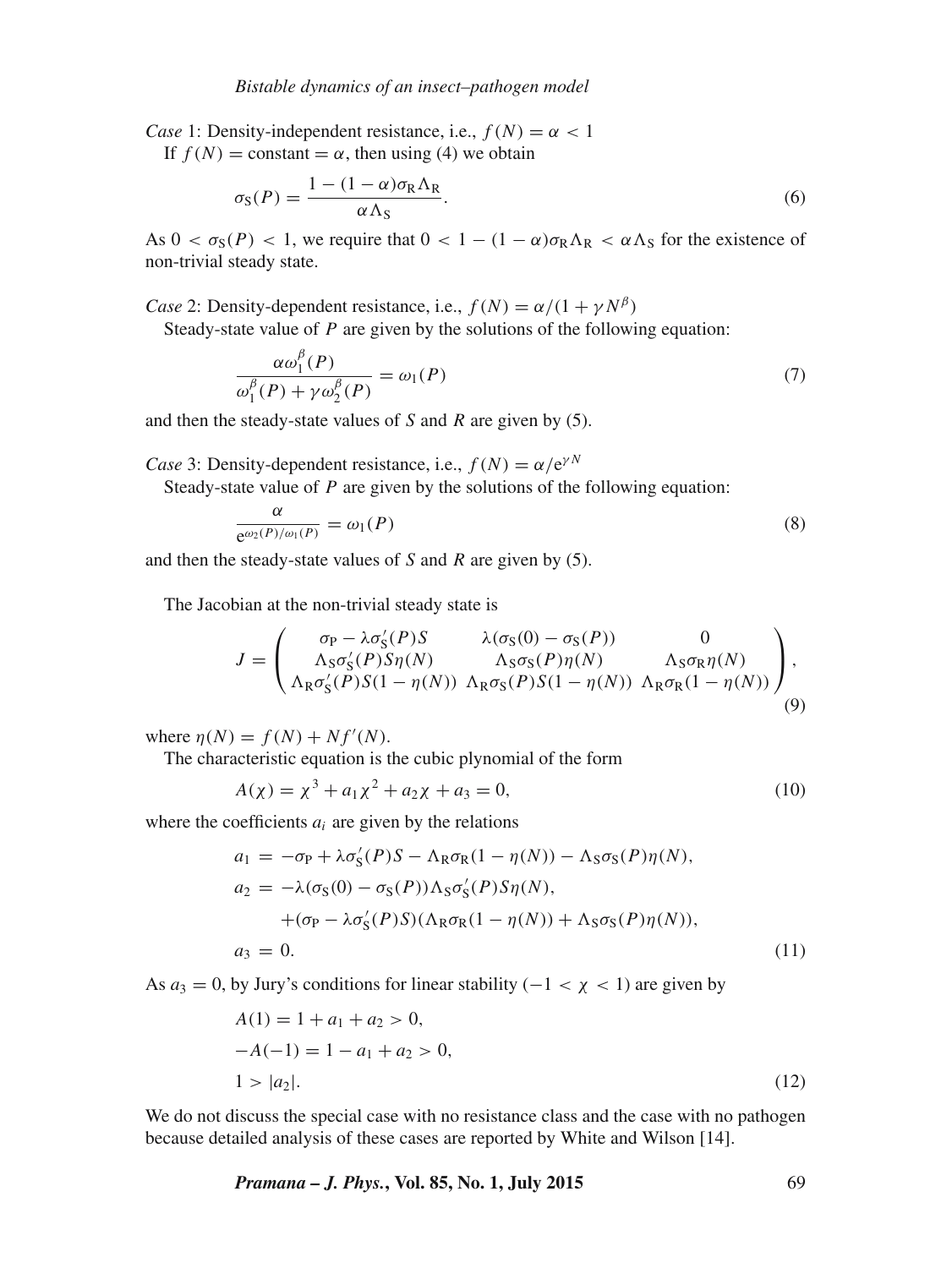## **4. Results**

In this section we present numerical simulation results of the model (2) for different sets of parameter values and initial conditions. In all the figures the blue lines represent the susceptible population levels  $S_i$ , the green lines represent the resistant population levels  $R_i$ , the red lines represent the parasite population levels  $P_i$ . In figure 1 the dynamics of density-independent resistance (i.e.,  $f(N) = \alpha$ ) to disease are presented. In figure 1, model parameters are  $\Lambda_{\rm S} = \Lambda_{\rm R} = \lambda = 1.5, \sigma_{\rm P} = 0.5, \tau = 0.8, a = 0.1, \sigma_{\rm R} = 0.5$ . In figures 1a, 1b and 1c the time evolution of the population is plotted for  $\alpha$  = 0.6, 0.8 and 0.9 respectively. The bifurcation diagram of the model with respect to  $\alpha$  is shown in figure 1d. Therefore, the model may have complex dynamic behaviour depending on the value of  $\alpha$  which is clear from the bifurcation diagram with respect to  $\alpha$ . Now we consider the density-dependent function  $f(N) = \alpha/(1 + \gamma N^{\beta})$  and effects of  $\beta$  variation in the bistable nature is shown in figures 2 and 3. In figure 2 the model parameters are  $\Lambda_{\rm S} = \Lambda_{\rm R} = \lambda = 1.5$ ,  $\sigma_{\rm P} = 0.5$ ,  $\tau = 0.8$ ,  $a = 0.1$ ,  $\sigma_{\rm R} = 0.5$ ,  $\beta = 1.0$ . In figure 2a the initial condition is  $(10, 1, 10)$  and in figure 2b the initial condition is  $(20, 1, 20)$  and for both the cases  $\gamma = 0.25$ . In figure 2c the initial condition is (10, 1, 10) and in figure 2d the initial condition is (20, 1, 20) and for both the cases  $\gamma = 0.001$ . It is clear that the system reaches two different steady states depending on the initial conditions. Therefore, the system has bistable nature which is reported by White and Wilson [14]. Now we vary β and show that for different values of β bistability exists in the model. In figure 3, the model parameters are  $\Lambda_{\rm S} = \Lambda_{\rm R} = \lambda = 1.5$ ,  $\sigma_{\rm P} = 0.5$ ,  $\tau = 0.8$ ,  $a = 0.1$ ,  $\sigma_{\rm R} =$ 



**Figure 1.** Dynamics of density-independent resistance to disease. **(a)** Time evolution of the population for  $\alpha = 0.6$ , **(b)**  $\alpha = 0.8$  and **(c)**  $\alpha = 0.9$ . **(d)** Bifurcation diagram with respect to  $\alpha$ . In all figures the blue lines give the susceptible population levels  $S_i$ , the green lines give the resistant population levels  $R_i$ , the red lines give the parasite population levels  $P_i$ . Model parameters common to all figures are:  $\Lambda_{\rm S} = \Lambda_{\rm R} = \lambda = 1.5, \sigma_{\rm P} = 0.5, \tau = 0.8, a = 0.1, \gamma = 0.25, \sigma_{\rm R} = 0.5, \beta = 1.0.$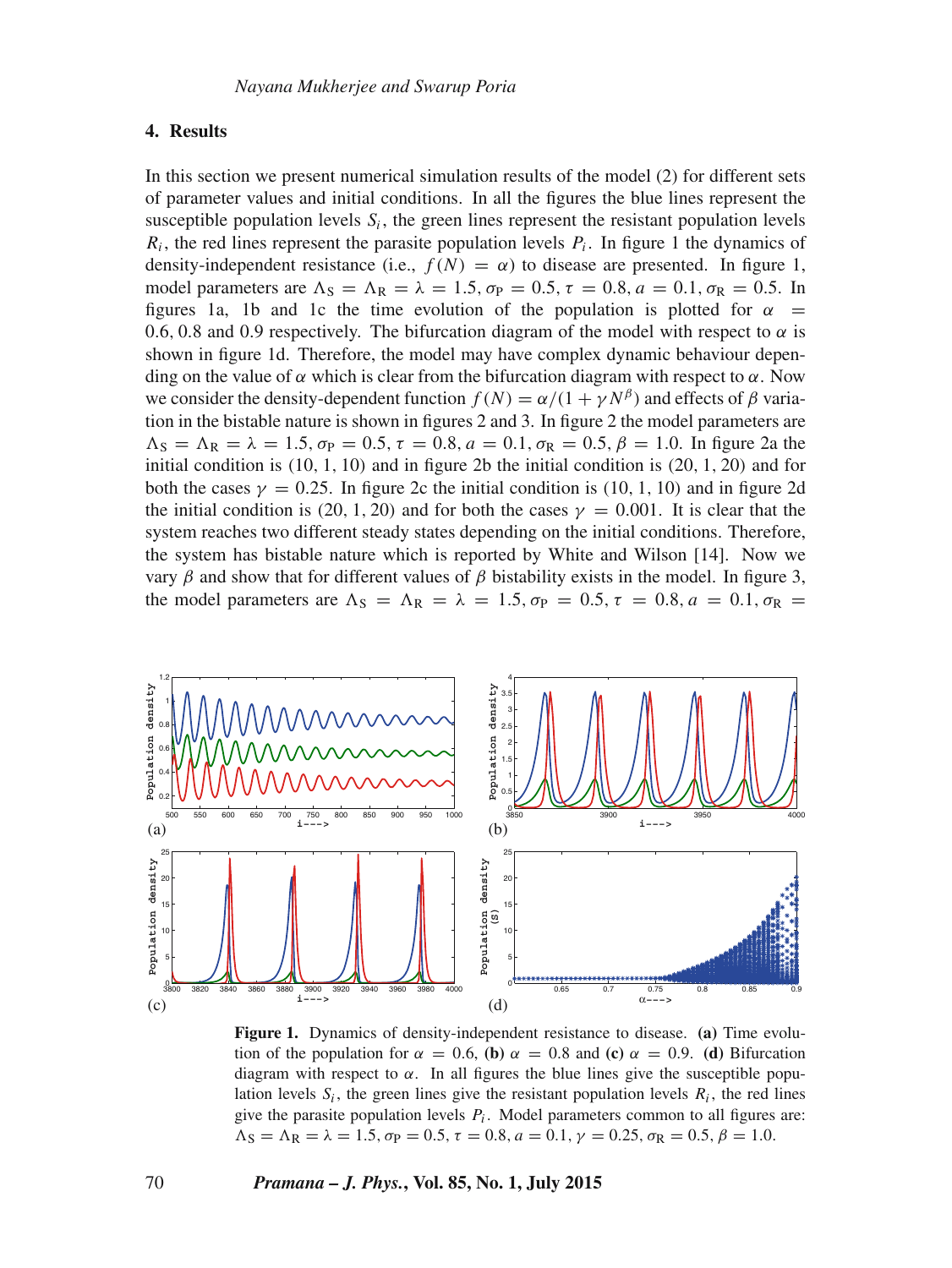

**Figure 2.** Bistable nature of the system is shown. In **(a)** initial condition is (10, 1, 10) and in **(b)** the initial condition is (20, 1, 20) and  $\gamma = 0.25$ . In **(c)** initial condition is (10, 1, 10) and in **(d)** the initial condition is (20, 1, 20) and  $\gamma = 0.001$ . In all the figures the blue lines give the susceptible population levels  $S_i$ , the green lines give the resistant population levels  $R_i$ , the red lines give the parasite population levels  $P_i$ . Model parameters common to all figures are:  $\Lambda$ <sub>S</sub> =  $\Lambda$ <sub>R</sub> =  $\lambda$  = 1.5,  $\sigma$ <sub>P</sub> = 0.5,  $\tau$  = 0.8,  $a = 0.1$ ,  $\sigma_R = 0.5$ ,  $\beta = 1.0$ .



**Figure 3.** Bistable nature of the system is shown. In **(a)** initial condition is (10, 1, 10) and in **(b)** the initial condition is (20, 1, 20) and  $\beta = 0.2$ . In **(c)** initial condition is (10, 1, 10) and in **(d)** the initial condition is (20, 1, 20) and  $\beta = 1.2$ . In all the figures the blue lines give the susceptible population levels  $S_i$ , the green lines give the resistant population levels  $R_i$ , the red lines give the parasite population levels  $P_i$ . Model parameters common to all figures are:  $\Lambda_S = \Lambda_R = \lambda = 1.5, \sigma_P = 0.5, \tau =$ 0.8,  $a = 0.1$ ,  $\sigma_R = 0.5$ ,  $\gamma = 0.25$ .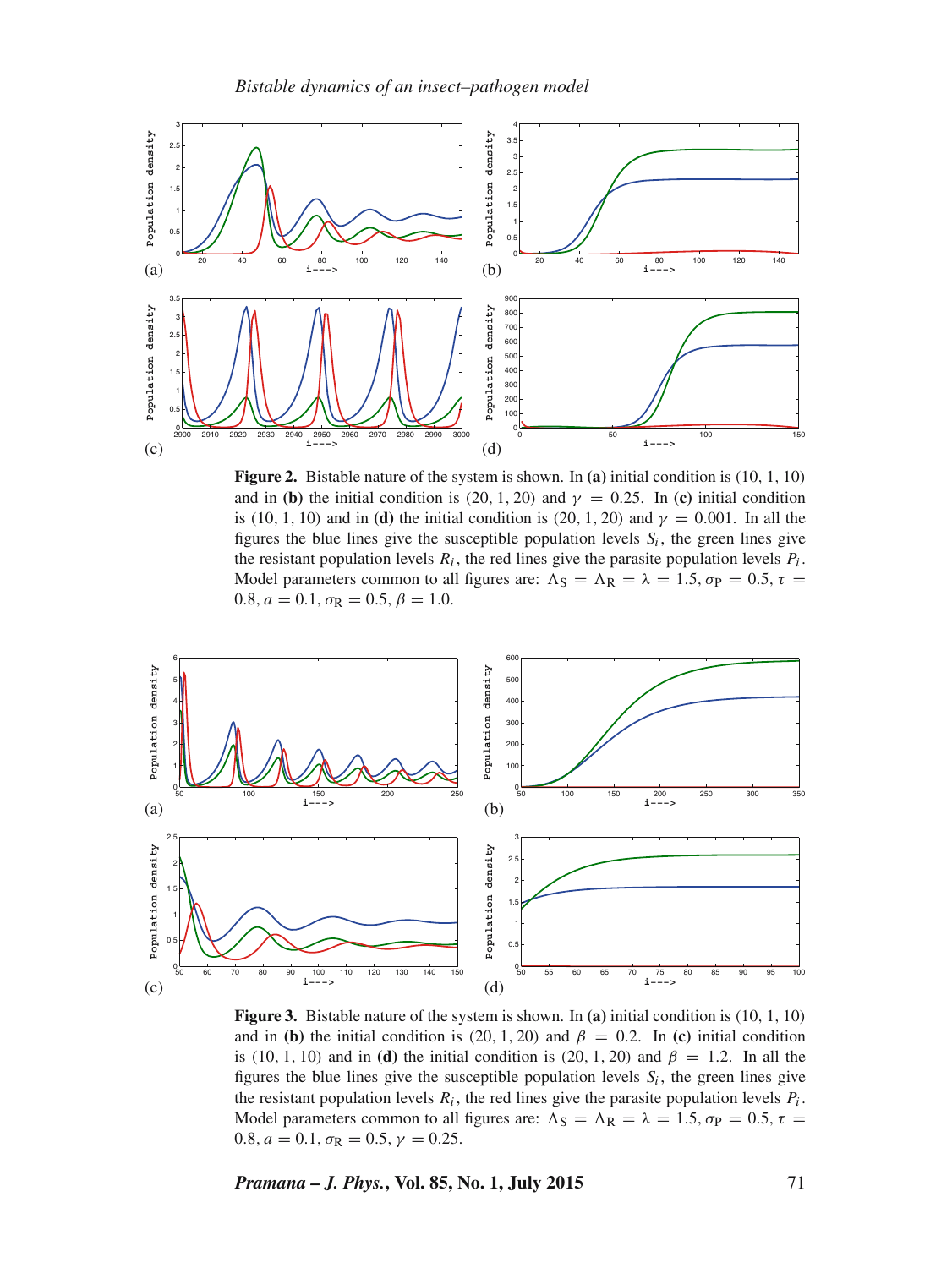0.5,  $v = 0.25$ . In figure 3a initial condition is (10, 1, 10) and in figure 3b the initial condition is (20, 1, 20) and  $\beta = 0.2$  for both the cases. In figure 3c the initial condition is (10, 1, 10) and in figure 3d the initial condition is (20, 1, 20) and  $\beta = 1.2$  for both the cases. The bistable nature of the model for different  $\beta$  is clear from the figures. Now we consider another type of function  $f(N) = \alpha/e^{\gamma N}$  and choose the model parameters as  $\Lambda_{\rm S} = \Lambda_{\rm R} = \lambda = 1.5, \sigma_{\rm P} = 0.5, \tau = 0.8, a = 0.1, \sigma_{\rm R} = 0.5$  and depict the dynamics of the model for different  $\gamma$  in figure 4. In figure 4a initial condition is (10, 1, 10) and in figure 4b the initial condition is (20, 1, 20) and  $\gamma = 0.25$  for both the cases. In figure 4c the initial condition is  $(10, 1, 10)$  and in figure 4d the initial condition is  $(20, 1, 20)$  and  $y = 0.005$  for both the cases. The bistable nature of the model exists for this type of density-dependent function also. Bifurcation diagram of the model with respect to  $\gamma$  for  $f(N) = \alpha/e^{\gamma N}$  is plotted in figure 5. In all the figures the blue dots represent the susceptible population levels  $S_i$ , the green dots represent the resistant population levels  $R_i$ , the red dots represent the parasite population levels  $P_i$ . The doted circles and triangles represent results for different sets of initial conditions. Model parameters common to all figures are  $\Lambda_{\rm S} = \Lambda_{\rm R} = \lambda = 1.5, \sigma_{\rm P} = 0.5, \tau = 0.8, a = 0.1, \sigma_{\rm R} = 0.5, \alpha = 0.8.$ From the figure it is clear that there exists a critical  $\gamma$  below which the bistable nature of the model exists and above which it does not. At the critical  $\gamma$  two different stable states coincide. The interval of values of  $\gamma$  where bistability exists decreases with the decrease of  $\alpha$  which is clear from the bifurcation (figure 6). In figure 6 all the parameters are the same except  $\alpha = 0.6$ . Different line styles represent results for different sets of initial conditions here. In figure 7 bifurcation diagram of the susceptible population of the model with respect to  $\beta$  is plotted for  $f(N) = \alpha/(1 + \gamma N^{\beta})$  for  $\alpha = 0.8$ . Model parameters are



**Figure 4.** Bistable nature of the system is shown. In **(a)** initial condition is (10, 1, 10) and in **(b)** the initial condition is (20, 1, 20) and  $\gamma = 0.25$ . In **(c)** initial condition is (10, 1, 10) and in **(d)** the initial condition is (20, 1, 20) and  $\gamma = 0.005$ . In all the figures the blue lines give the susceptible population levels  $S_i$ , the green lines give the resistant population levels  $R_i$ , the red lines give the parasite population levels  $P_i$ . Model parameters common to all figures are:  $\Lambda_S = \Lambda_R = \lambda = 1.5, \sigma_P = 0.5, \tau =$ 0.8,  $a = 0.1$ ,  $\sigma_R = 0.5$ .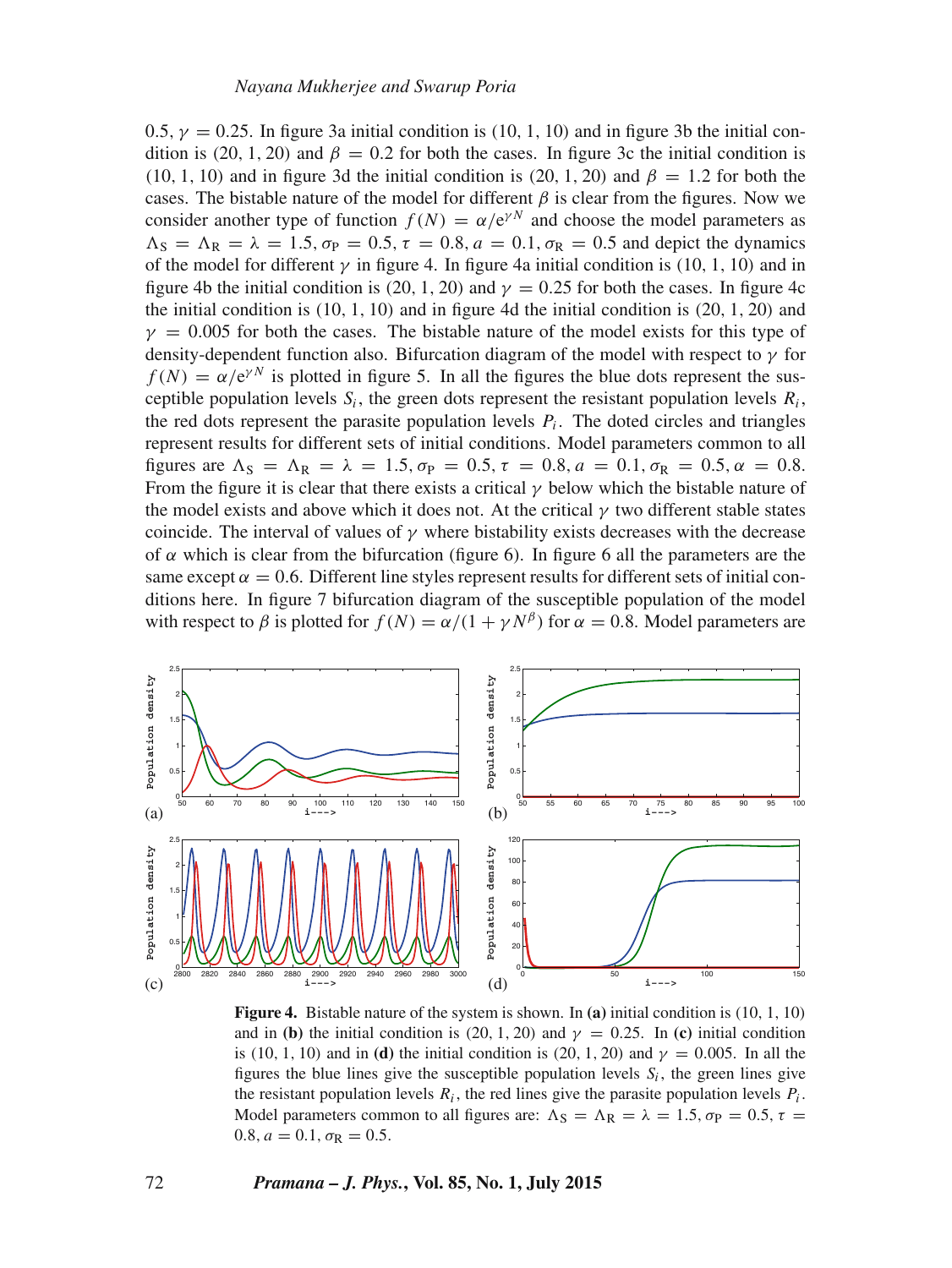

**Figure 5.** Bifurcation diagram of the model with respect to  $\gamma$  for  $f(N) = (\alpha/e^{\gamma N})$ . In all figures the blue dots give the susceptible population levels  $S_i$ , the green line gives the resistant population levels  $R_i$ , the red line gives the parasite population levels  $P_i$ . Model parameters common to all figures are:  $\Lambda$ <sub>S</sub> =  $\Lambda$ <sub>R</sub> =  $\lambda$  = 1.5,  $\sigma$ <sub>P</sub> = 0.5,  $\tau$  = 0.8,  $a = 0.1$ ,  $\sigma_R = 0.5$ ,  $\alpha = 0.8$ .

 $\Lambda_{\rm S} = \Lambda_{\rm R} = \lambda = 1.5, \sigma_{\rm P} = 0.5, \tau = 0.8, a = 0.1, \sigma_{\rm R} = 0.5, \gamma = 0.25$ . In this figure, the red line represents simulation results with initial condition (10, 1, 10) and blue line represents that with initial condition (20, 1, 40). From the figure it is clear that bistable



**Figure 6.** Bifurcation diagram of the model with respect to  $\gamma$  for  $f(N) = \alpha/e^{\gamma N}$ . In all figures the blue dots give the susceptible population levels  $S_i$ , the green line gives the resistant population levels  $R_i$ , the red line gives the parasite population levels  $P_i$ . Model parameters common to all figures are:  $\Lambda$ <sub>S</sub> =  $\Lambda$ <sub>R</sub> =  $\lambda$  = 1.5,  $\sigma$ <sub>P</sub> = 0.5,  $\tau$  = 0.8,  $a = 0.1$ ,  $\sigma_R = 0.5$ ,  $\alpha = 0.6$ .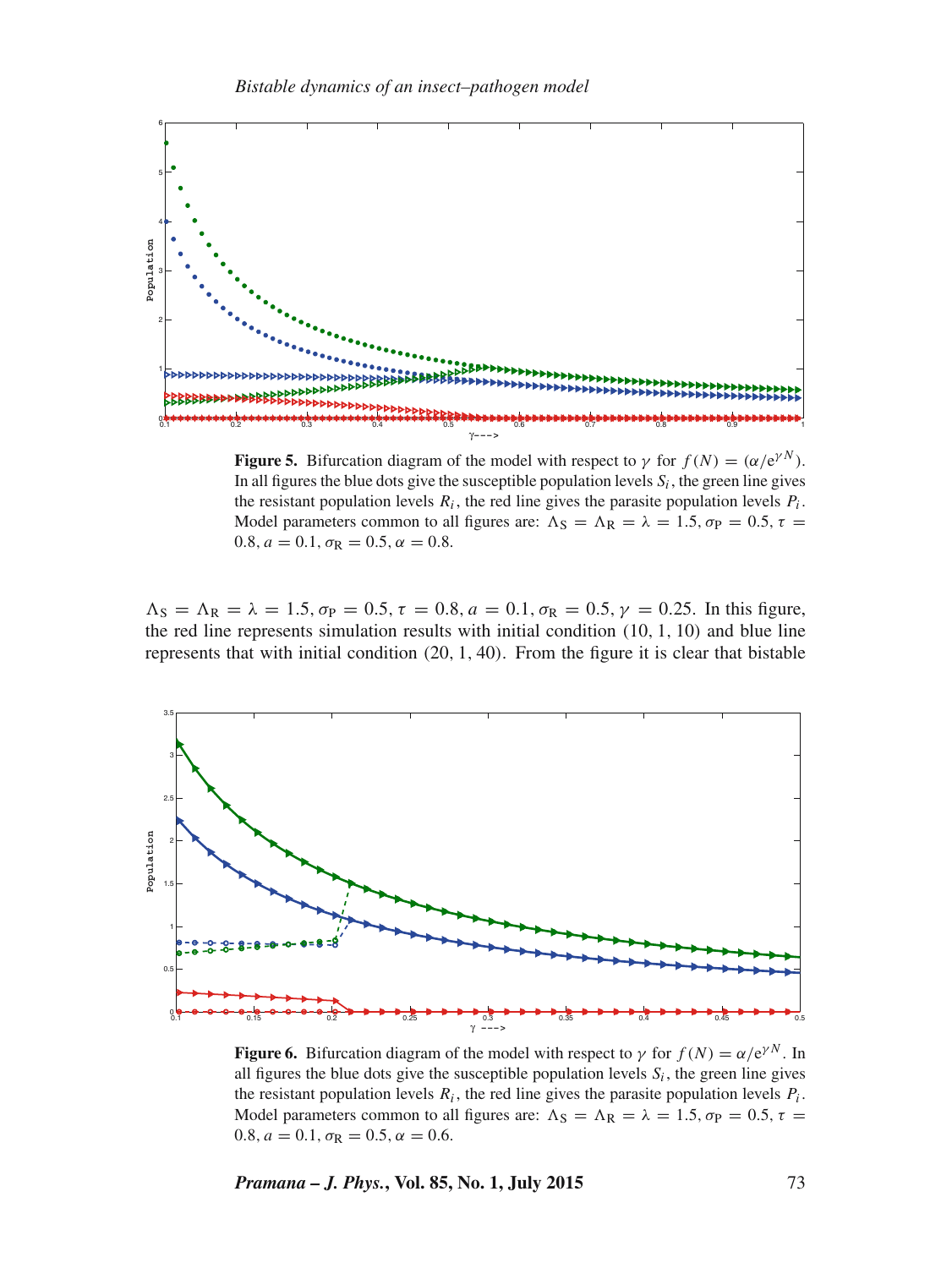

Figure 7. Bifurcation diagram of the susceptible population of the model with respect to  $\beta$  for  $f(N) = \alpha/(1 + \gamma N^{\beta})$  for  $\alpha = 0.8$ . Model parameters common to all figures are:  $\Lambda$ <sub>S</sub> =  $\Lambda$ <sub>R</sub> =  $\lambda$  = 1.5,  $\sigma$ <sub>P</sub> = 0.5,  $\tau$  = 0.8,  $a$  = 0.1,  $\sigma$ <sub>R</sub> = 0.5,  $\gamma$  = 0.25.

nature of the model exists for all  $\beta$  in this case. Keeping all other parameters fixed and setting  $\alpha = 0.6$ , we draw the bifurcation diagram of the model with respect to  $\beta$  in figure 8. In this figure the red dots represent simulation results with initial condition  $(20, 1, 40)$  and blue line represents that with initial condition  $(10, 1, 10)$ . The most interesting result here is that the model does not show bistable nature at  $\beta = 1$  but it shows bistability for a wide range of  $\beta$  lower than 1.



**Figure 8.** Bifurcation diagram of the susceptible population of the model with respect to  $\beta$  for  $f(N) = \alpha/(1 + \gamma N^{\beta})$  for  $\alpha = 0.6$ . Model parameters common to all figures are:  $\Lambda_S = \Lambda_R = \lambda = 1.5$ ,  $\sigma_P = 0.5$ ,  $\tau = 0.8$ ,  $a = 0.1$ ,  $\sigma_R = 0.5$ ,  $\gamma = 0.25$ .